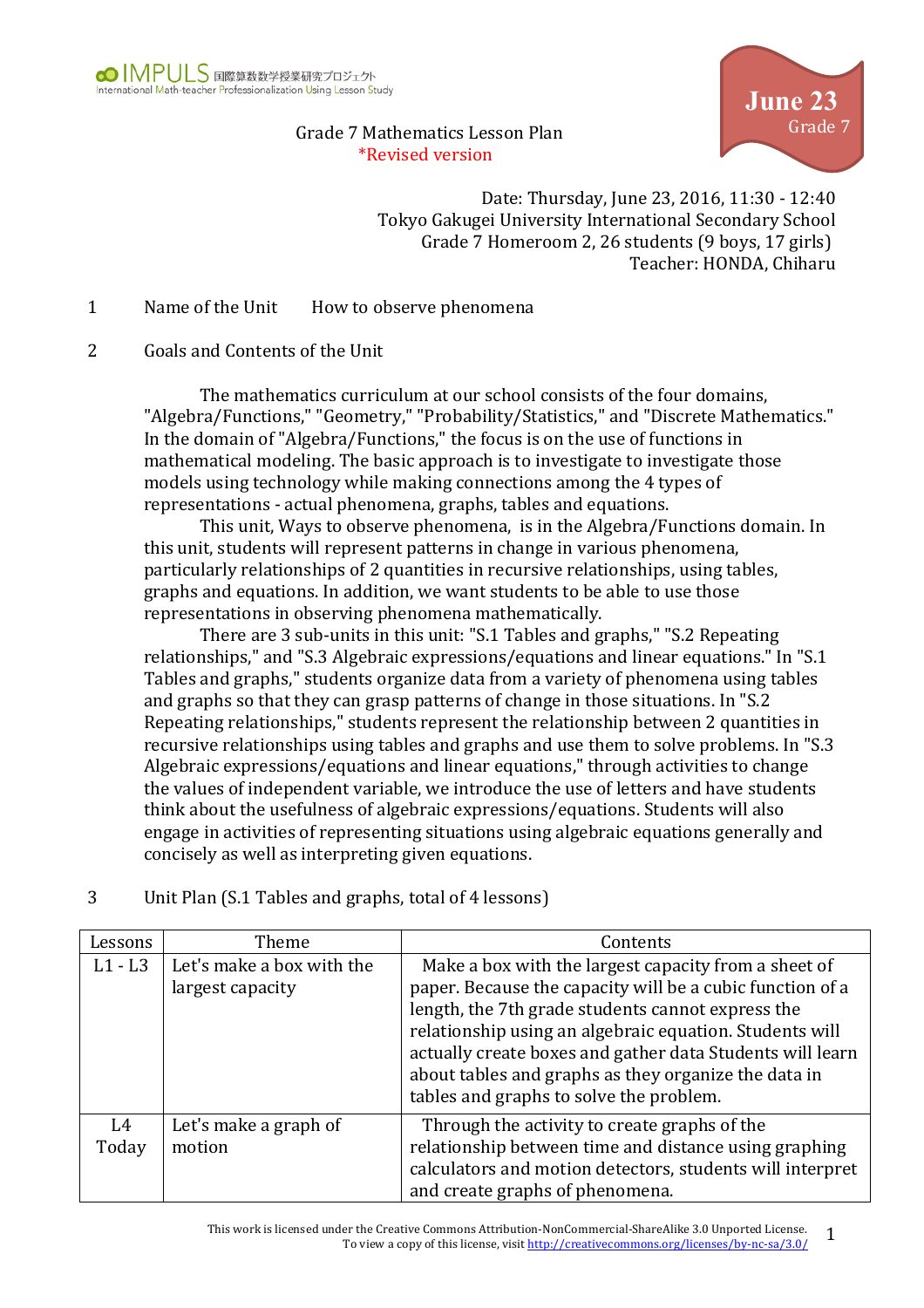

### 4 About Mathematics

In the study of functions in secondary schools, it is important to relate phenomena with tables/graphs/equations. However, because we tend to examine functions based on their types, students do not have many opportunities to examine directly the correspondence between phenomena and their graphs. Considering the positioning of this unit explained in section 2 above, the goal is for students to grasp the way quantities change by creating and interpreting graphs that show the relationship between time and distance. Specifically, students will be corresponding the changes in directions and speed of the motion with graphs. In our school's curriculum, the study of the meaning of function is in Grade 8. In today's lesson, because the distance will be fixed when time is fixed, this activity can serve as a foundation for understanding the meaning of functions.

#### 5 Today's Lesson

- (1) Goals of the Lesson
	- $\circ$  Students will understand that the slope of graph represents the speed.

[Knowledge and Understanding]

 $\circ$  Students will think about how they need to move to create the given graphs and actually create them.

[Investigation of patterns]

 $\circ$  Students can explain the relationship between motions and graphs using appropriate words.

|      | $\overline{a}$<br>FIUW UL LIIE LESSUII                                                                                                           |                                                                                                                                                                                                                                                                                                                                                                                                             |  |                                                                                                                                                                                                                                                                                                                                        |  |  |  |
|------|--------------------------------------------------------------------------------------------------------------------------------------------------|-------------------------------------------------------------------------------------------------------------------------------------------------------------------------------------------------------------------------------------------------------------------------------------------------------------------------------------------------------------------------------------------------------------|--|----------------------------------------------------------------------------------------------------------------------------------------------------------------------------------------------------------------------------------------------------------------------------------------------------------------------------------------|--|--|--|
| Min. | Learning Activity (Hatsumon (T), Anticipated                                                                                                     |                                                                                                                                                                                                                                                                                                                                                                                                             |  | Points of consideration $(\cdot)$ and<br>Assessment $(\square)$                                                                                                                                                                                                                                                                        |  |  |  |
| 5    | Let me try one.<br>T will walk at a<br>constant speed in<br>front of the motion<br>detector.<br>T2: What do the<br>device.<br>time and distance. | response(S)<br>T1: I'm going to connect this device to the<br>graphing calculator. When I move in front of this<br>device, the motion will be represented as a graph.<br>А<br>vertical and horizontal axes tell us?<br>S1: I think the horizontal axis is for time and the<br>vertical axis is for distance between you and the<br>T3: Why did you think so?<br>S2: When you walked things that changed are |  | Have students think about what<br>quantities are represented on the<br>vertical and horizontal axes<br>without being told the name of the<br>device, that is, motion detector.<br>Have students record their own<br>idea(s) in the handouts.<br>If S2's ideas do not come from<br>students, ask them to identify what<br>are changing. |  |  |  |

# $(2)$  Flow of the Lesson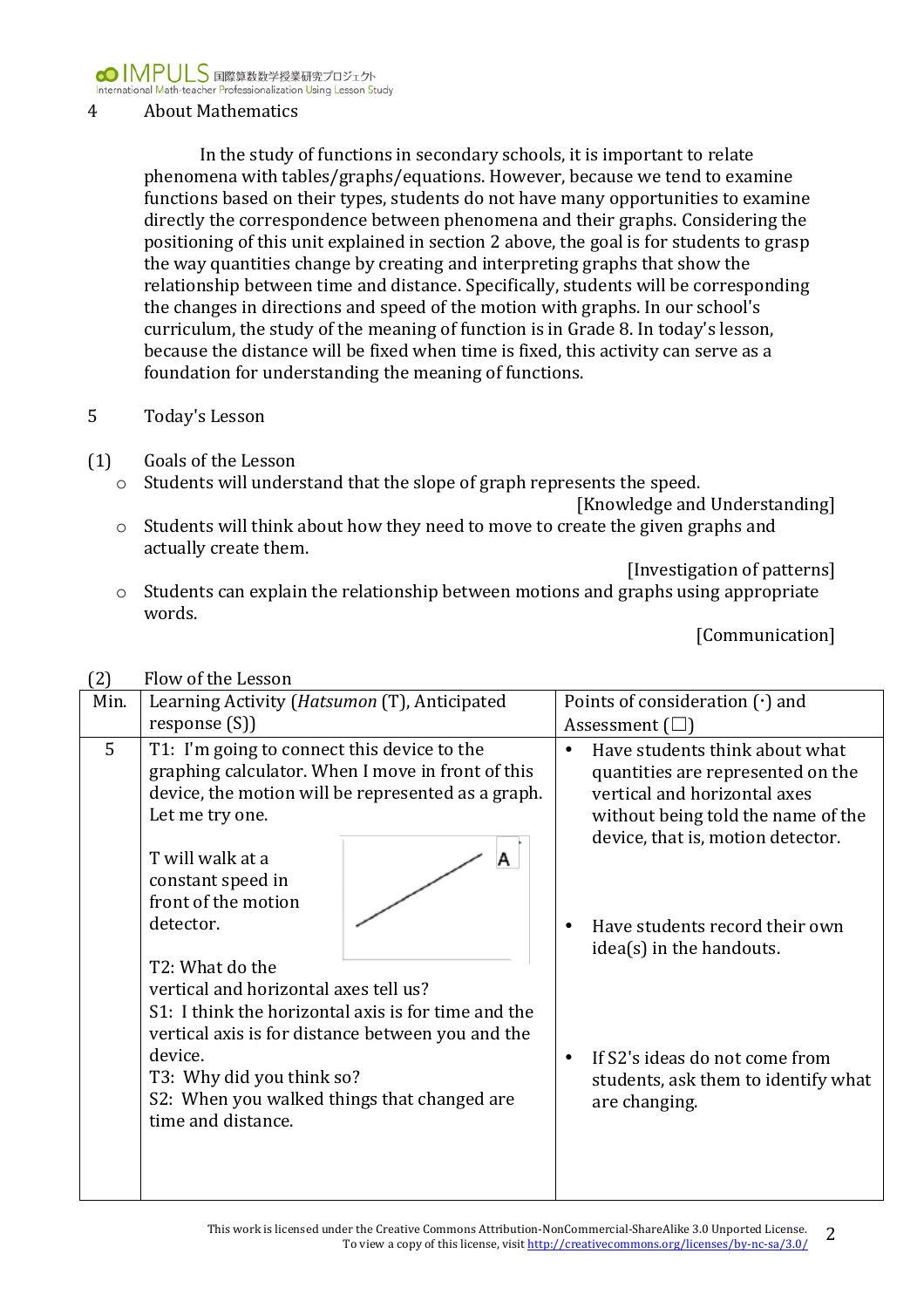

This work is licensed under the Creative Commons Attribution-NonCommercial-ShareAlike 3.0 Unported License. ler the Creative Commons Attribution-NonCommercial-ShareAlike 3.0 Unported License.  $\overline{3}$ <br>To view a copy of this license, visit http://creativecommons.org/licenses/by-nc-sa/3.0/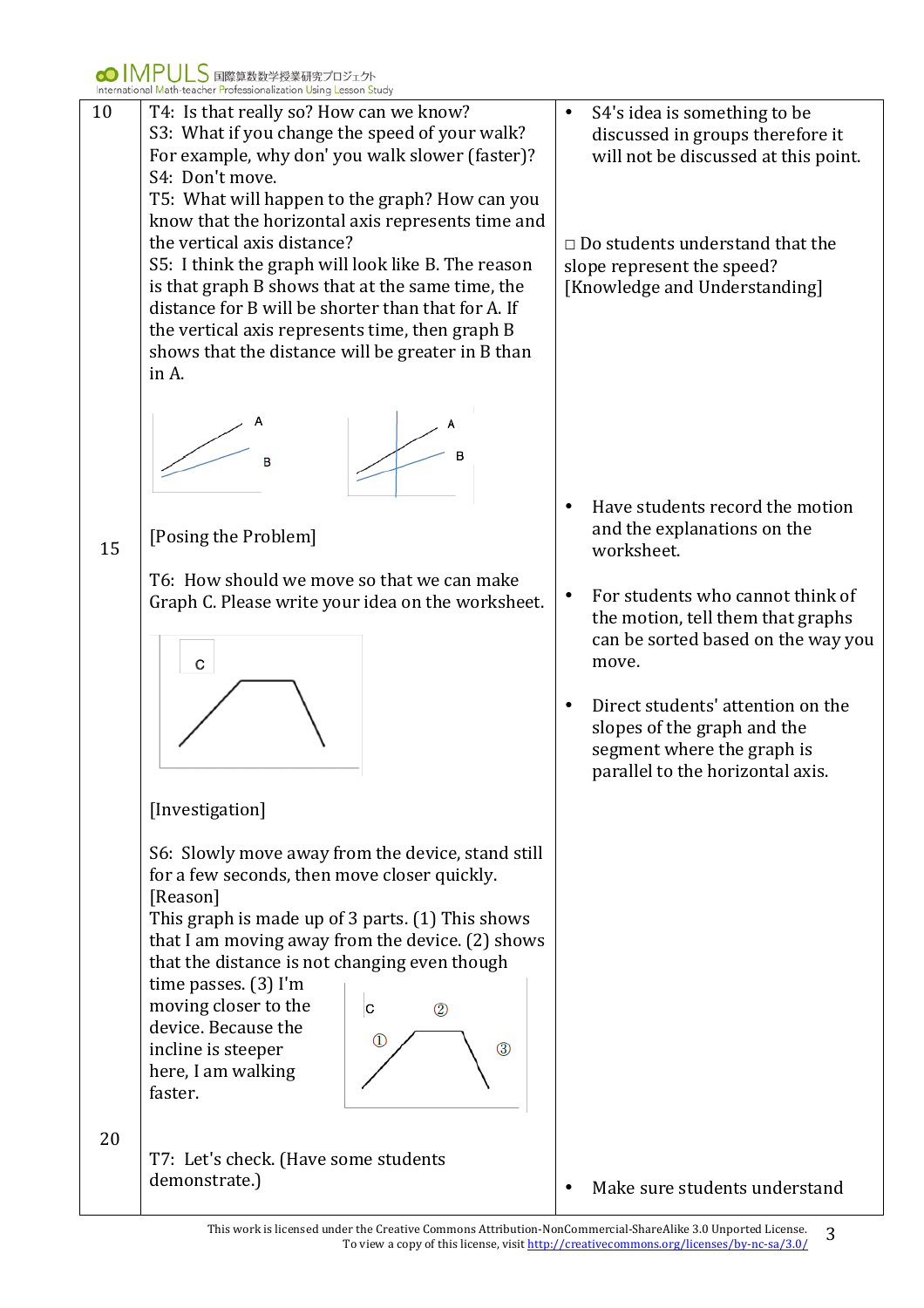| 25 |                                                   | how to use the graphing                         |
|----|---------------------------------------------------|-------------------------------------------------|
|    | T8: Next, try to make Graph D while collaborating | calculators and the motion                      |
|    | with your team mates.                             | detectors. Each group will operate              |
|    | D<br>S7: Work in groups.                          | one set of devices.                             |
|    |                                                   | Check those groups who were able<br>$\bullet$   |
|    | (Incorrect answer)                                | to create Graph D.                              |
|    | 3 students standing still                         | $\bullet$                                       |
|    | at 3 different locations.                         | If groups end up with graphs that               |
|    |                                                   | look different, have them think                 |
|    | (Correct answer)                                  | about what made their graphs                    |
|    | • 1 student can make the 3 parallel segments, but | different from Graph C.                         |
|    | there are also slanted segments that connect      | $\Box$ Students will think about how they       |
|    | between them.                                     | need to move to create the given                |
| 35 |                                                   | graphs and actually create them.                |
|    | T9: If you made Graph D, discuss in each group    | [Investigation of patterns]                     |
|    | what graphs you want to create. (Have them draw   |                                                 |
|    | the graphs they want to create.) Think about how  |                                                 |
|    | you should move to create the graphs you came     |                                                 |
|    | up with then try it.                              |                                                 |
|    |                                                   | $\Box$ Students can explain the relationship    |
|    | [Sharing]                                         | between motions and graphs using                |
|    | Have groups share the graphs their groups         | appropriate words.                              |
|    | decided to create.                                | [Communication]                                 |
|    | (Examples)                                        |                                                 |
|    |                                                   | Even if groups come up with<br>٠                |
|    |                                                   | graphs that are not possible, let               |
|    |                                                   | them think about it without telling             |
|    |                                                   | them. For the graphs that cannot                |
|    |                                                   | be made, have them think about                  |
|    |                                                   | the reason why they can't make the              |
|    |                                                   | graph by attending to the                       |
|    |                                                   | relationship between time and                   |
|    |                                                   | distance. This will become the                  |
|    |                                                   | foundation for the concept of                   |
|    |                                                   | functions.                                      |
| 45 |                                                   |                                                 |
|    | [Summarize]                                       | Have them write their reflections<br>$\bullet$  |
|    | T10: Please write your reflection on today's      | on the worksheet.                               |
|    | lesson.                                           |                                                 |
|    | S8: I understood that the slope of graphs is      | Make sure students write about the<br>$\bullet$ |
|    | representing the speed.                           | relationship bewteen the                        |
|    | S9: I understood that we can make a graph of the  | phenomena and graphs.                           |
|    | relationship between time and distance because    | Call on 1 or 2 students and have<br>$\bullet$   |
|    | the distance changes as the time changes.         | them read their reflections.                    |
|    | S10: Because the graph is a straight line when we | Collect the worksheets and use<br>$\bullet$     |
|    | move at a constant speed, I want to try to create | them to assess students'                        |
|    | curved graphs.                                    | investigations of patterns and their            |
|    | S11: I am puzzled why the graph our group         | communication ability. Return the               |
|    | decided to create couldn't be drawn.              | worksheets before the next lesson.              |